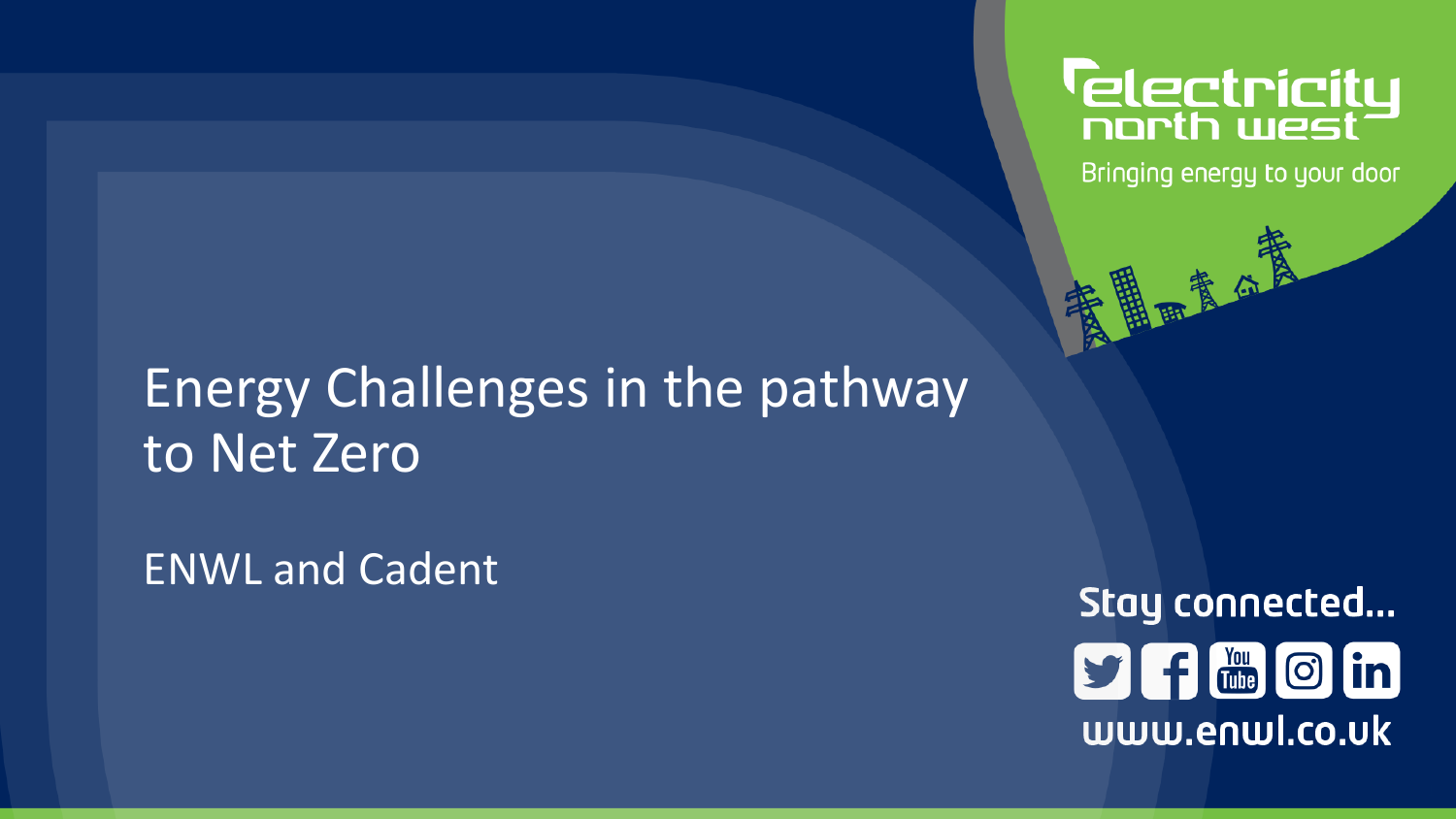#### Pathways - Established by the providers to inform the region's energy infrastructure plans.

#### Key messages

- 1. There are tactical economically viable, no regrets actions that can be taken at huge scale in the next 5 years.
- 2. There are strategic medium long term national strategy discussions that will over time revise the options available in other areas.
- 3. 2 must not be allowed to stifle action on 1 recognising NetZero is a multi step journey.
- 4. Uncertainty about the complete picture is used be some stakeholders (especially businesses) as a reason to defer any investment decisions.
- 5. Messaging to mass markets of business and residential purchasers must focus exclusively on actions we can confidently support now.

#### **GREATER MANCHESTER DECARBONISATION PATHWAY TO 2038**

Three tracks fuelled by seven priority actions for the Greater Manchester Combined Authority to start transforming the energy demand and supply now

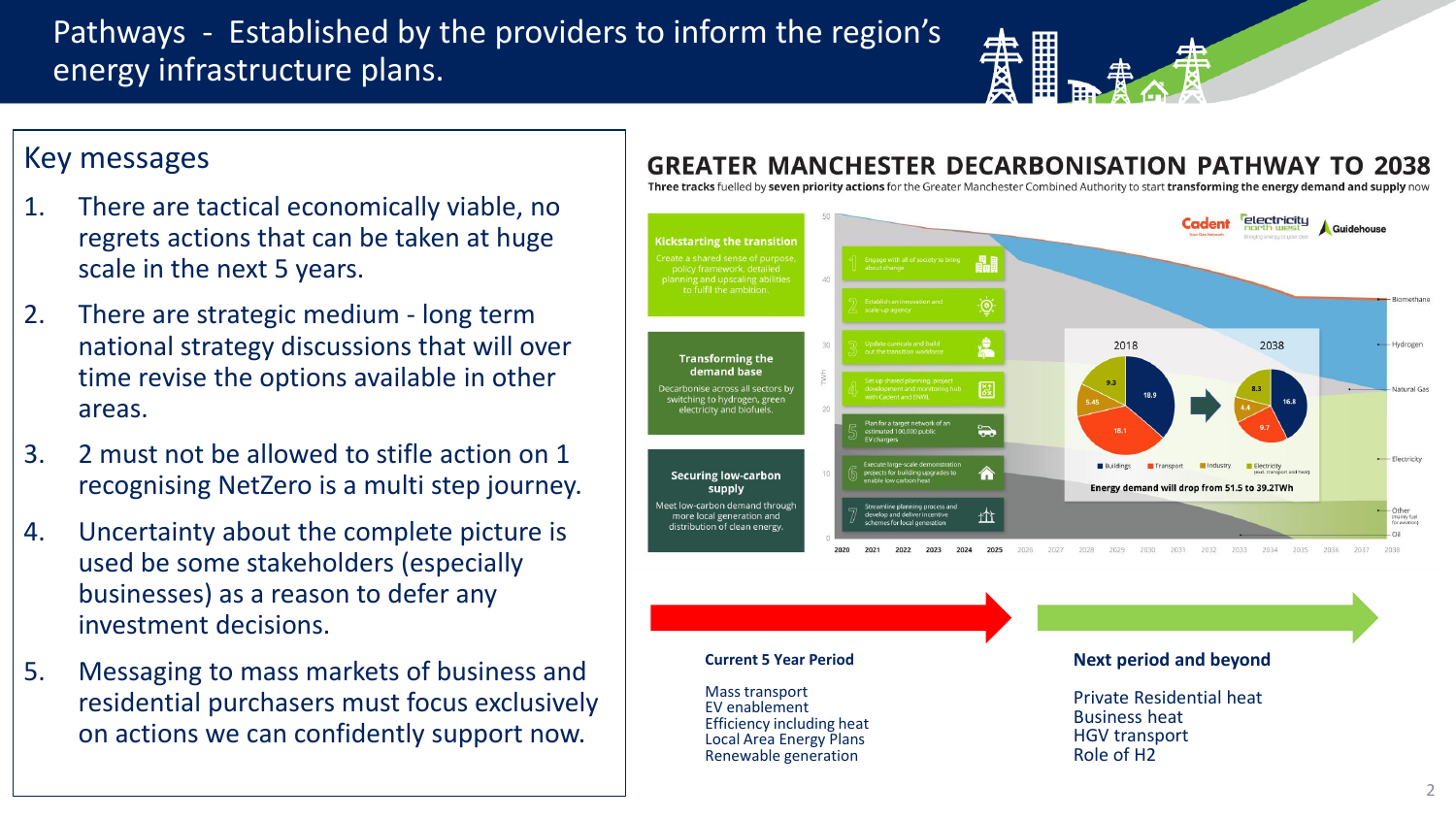

### £ 650,000 invested in our network

Key metrics used to determine network capacity forecasts in the ENWL business plan – 1 December 2021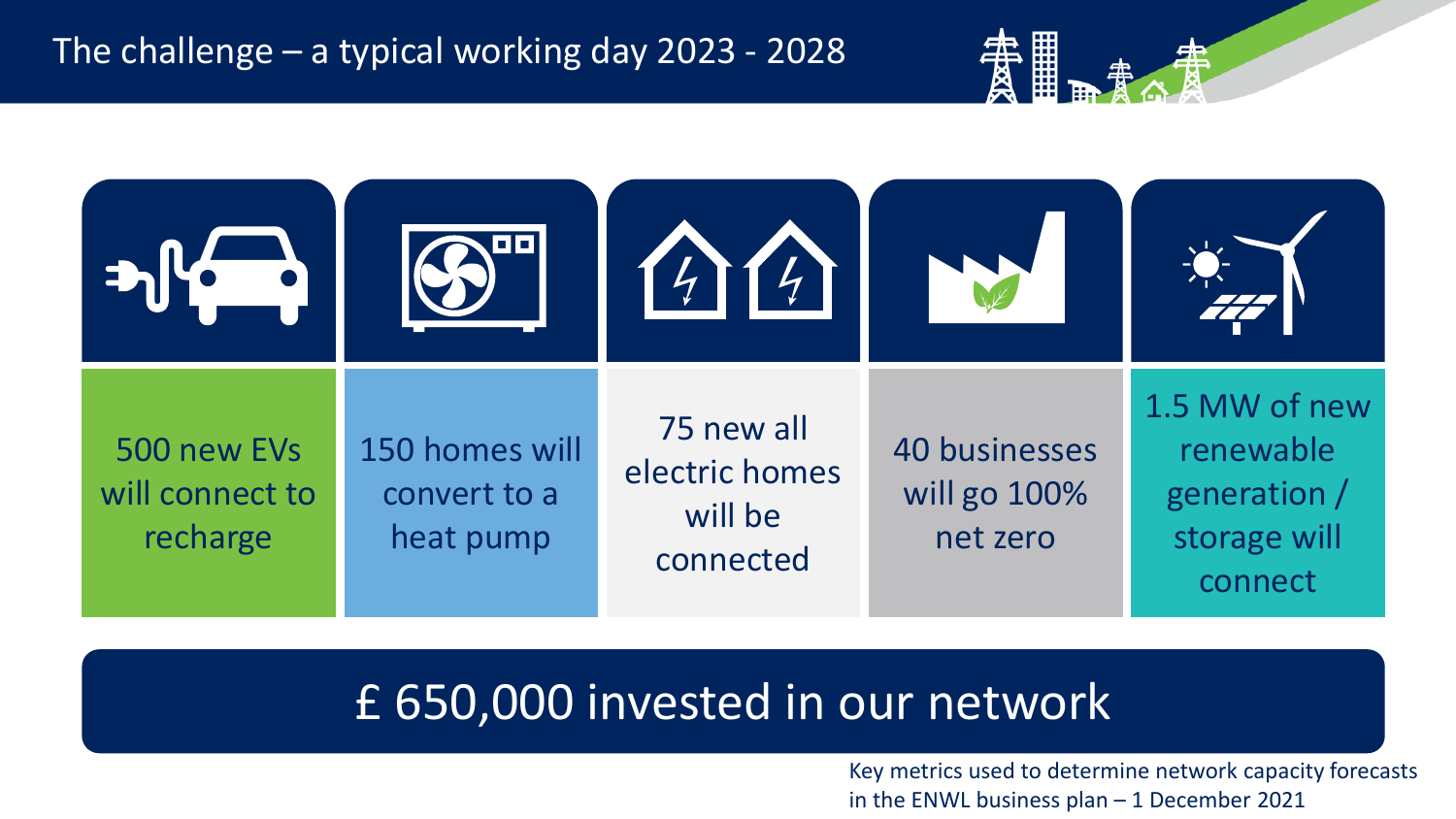#### Greater Manchester 2050 Net Zero minimum requirement



- TFGM has a consistent and detailed plan covering mass transport and alternate travel means.
- LA EV charging is an important but relatively small component in the charging solution landscape
- Trunk roads, MSA, destination charging including work, retail, recreation are very important factors.
- Home charging viable for  $\sim$  30%
- GB regional strategies to enable and simplify EV adoption differ considerably and GM strategy review needed.



- Social housing heat has a well defined strategy and action plans.
- Private residential heat  $\sim$  90% has little direction or means of visible impetus pending government policy decision. RetrofitGM plans to start to address the able to pay market.
- Political leadership on energy efficiency may be needed.
- The role of Hydrogen is being developed nationally based on North West regional work and will inform policy.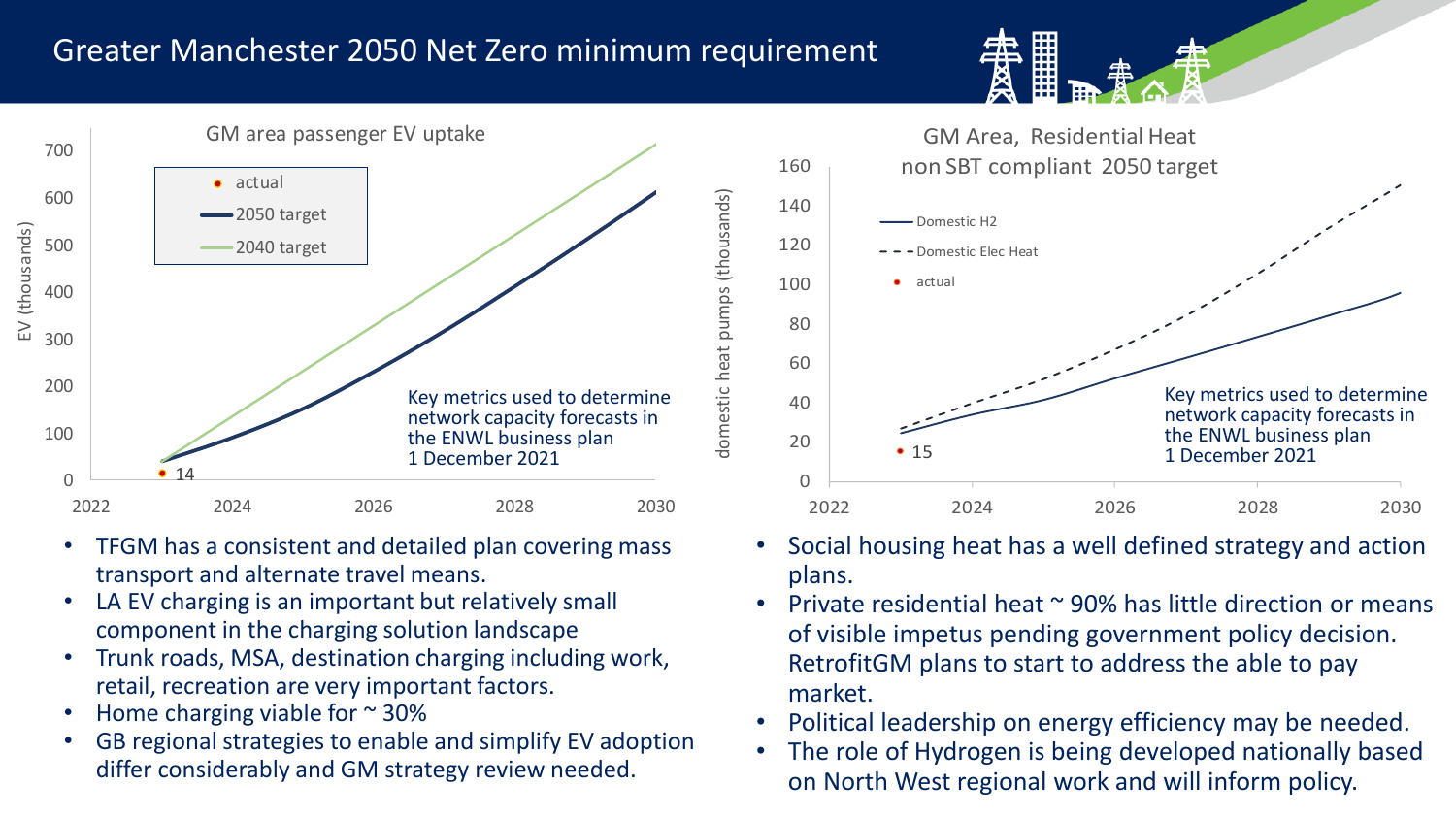

• **Mayor announces plans to secure a green future for London**

*A new report – commissioned by the Mayor of London – outlining the action needed to tackle the climate emergency, cut congestion in the capital to create a greener city, and decrease air pollution, was released on Tuesday 18 January. The report finds that car traffic must decrease by at least 27% in London by the end of the decade to meet the climate change targets and sets out that to achieve a 27% reduction in car vehicle kilometres, London will need a new kind of road user charging system implemented by the end of the decade.* 

- Business is a major infrastructure provider and consumes over 60% of all energy.
- Business has the financial means to adopt NPV beneficial solutions. ENW is planning a comprehensive business engagement program to inform and influence business on the **benefits of EV and PV adoption**. Co-ordination across all agencies in GM is needed.
- **Leadership messaging across GM will be crucial to support both business engagement and a focus on immediate actions.**
- ENW and Cadent will regularly refresh the Pathways work producing a clear set of short term (0 5 year) actions feeding into Local Area Energy Plans.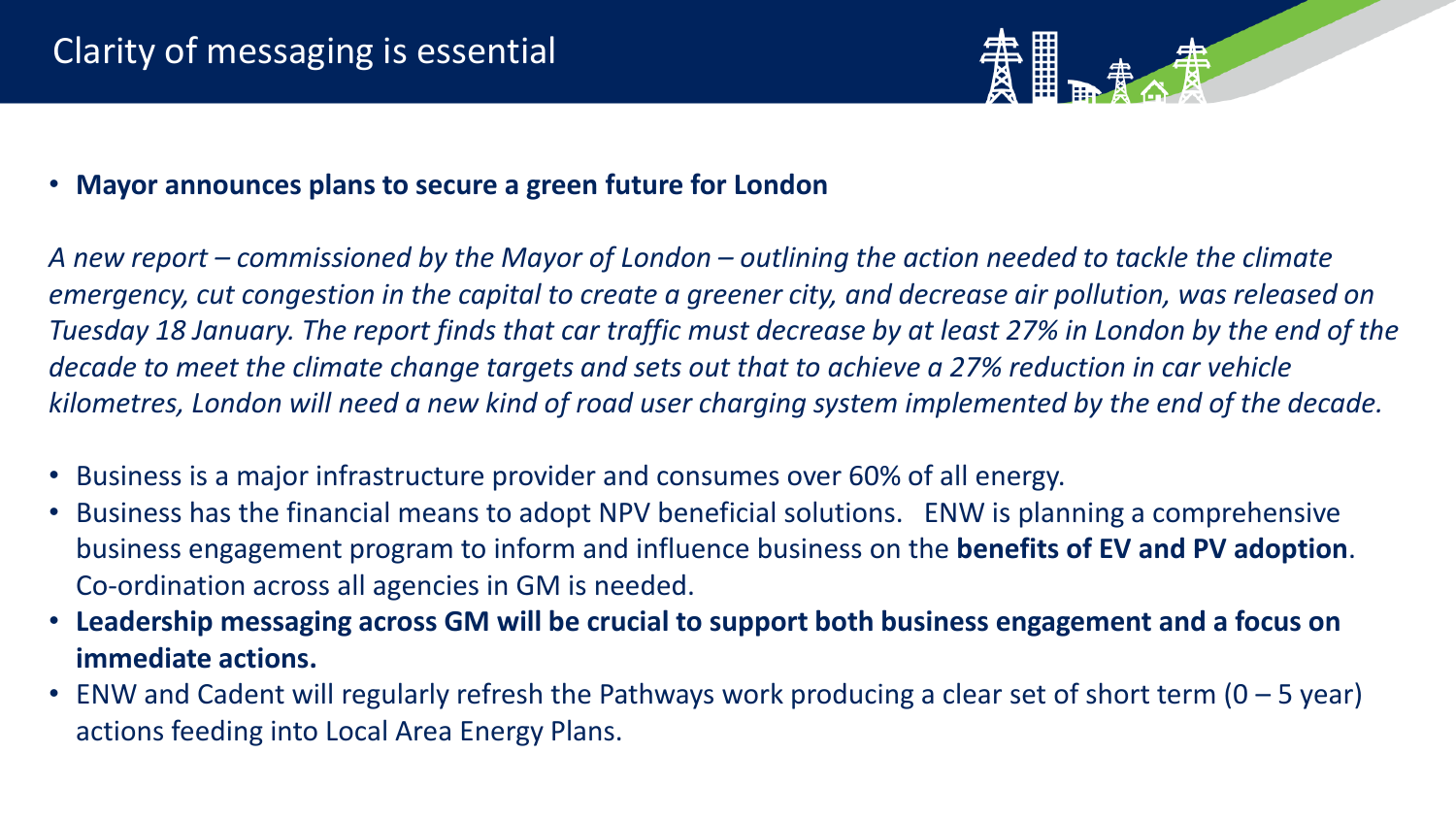# **Shaping the future of hydrogen**

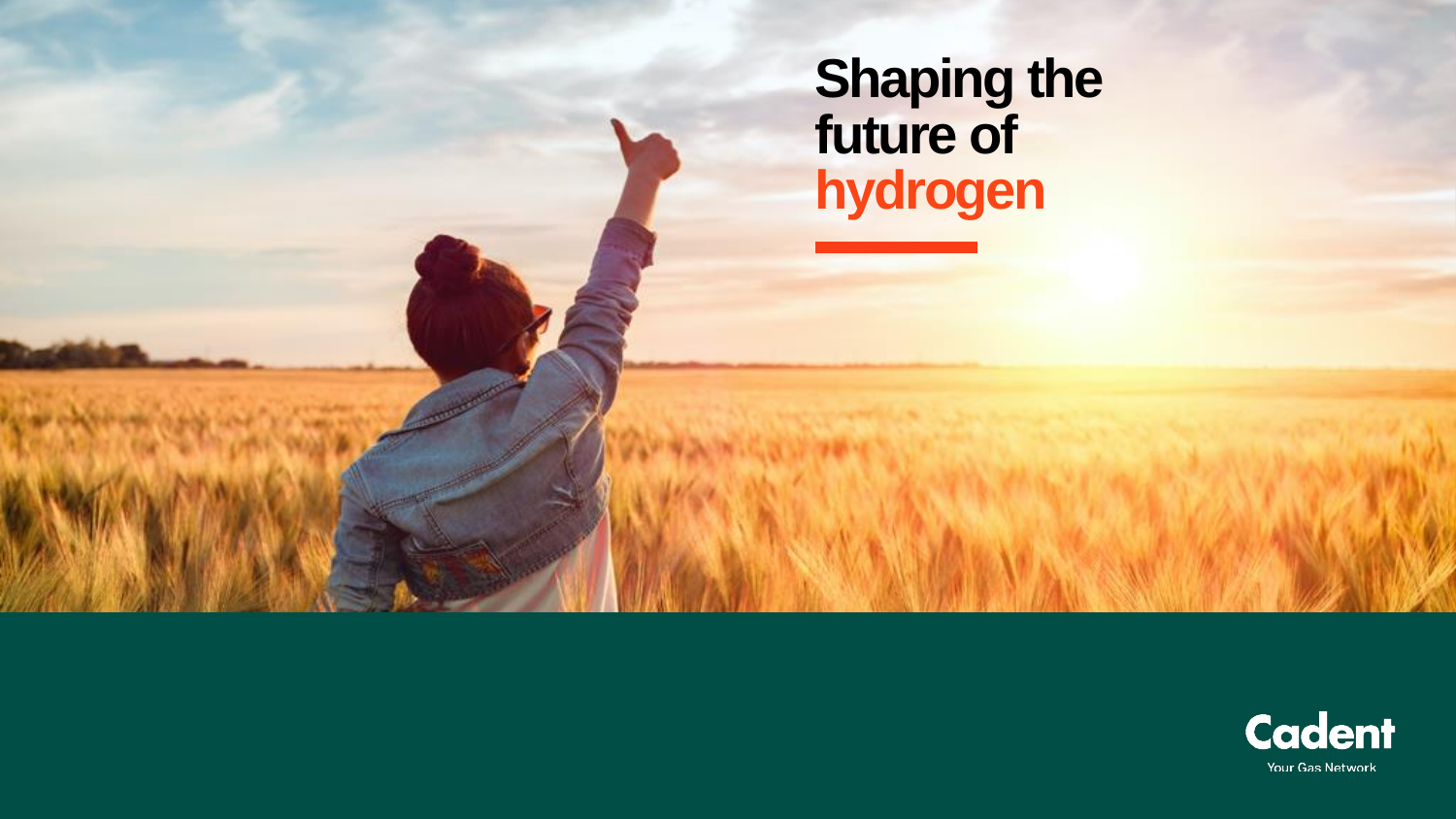## **Delivering national strategy**

**Government commitment to grow the low carbon hydrogen economy is significant:**

| <b>Ten Point Plan</b>                        | Evidence for hydrogen blending - 2023                                      |
|----------------------------------------------|----------------------------------------------------------------------------|
|                                              | Hydrogen village trial - 2025                                              |
|                                              | 5GW of hydrogen production - by 2030                                       |
|                                              | Hydrogen town trial - 2030                                                 |
| <b>Hydrogen Strategy</b>                     | Hydrogen could represent upto 35% of the<br>future energy mix              |
|                                              | Attract £4bn of private investment                                         |
|                                              | Consultations on low carbon hydrogen<br>standard and vital economic models |
| <b>Heat and Buildings</b><br><b>Strategy</b> | Heat Policy Decision - 2026                                                |